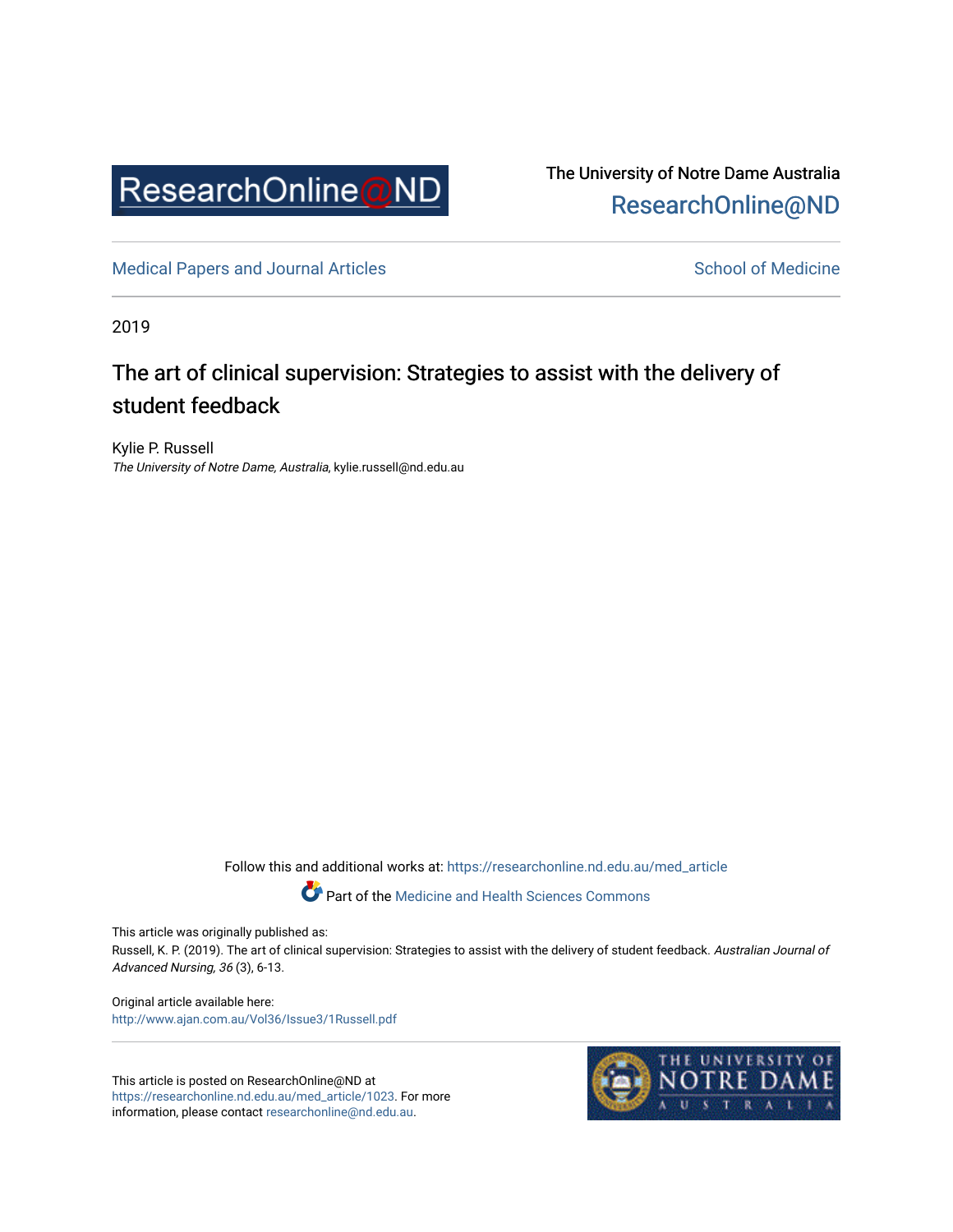Reprinted with the permission of AJAN

Russell, K. (2019). The art of clinical supervision: strategies to assist with the delivery of student feedback. *Australian Journal of Advanced Nursing, 36*(3), 6-13. Retrieved from http://www.ajan.com.au/ajan\_36.3.html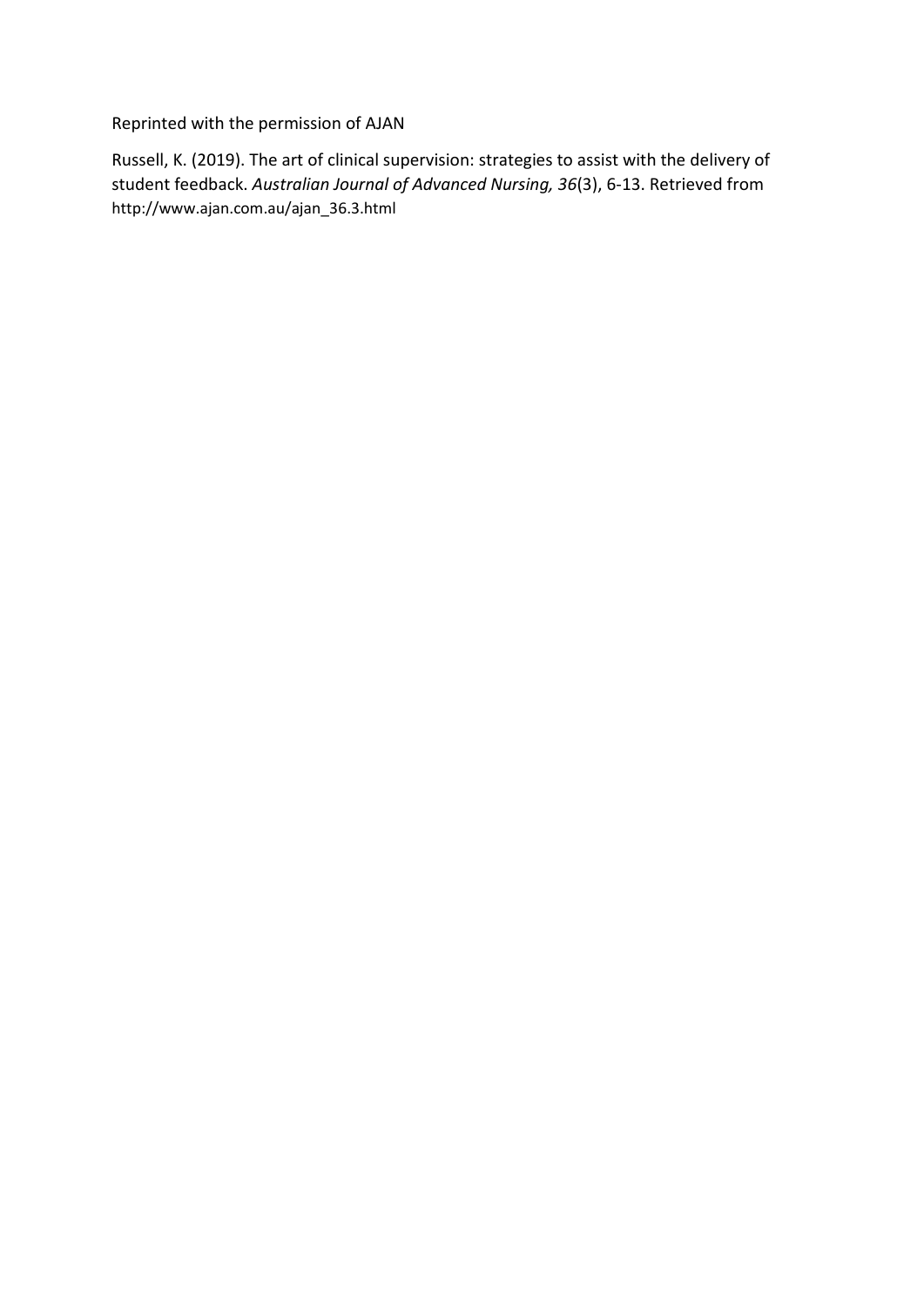# The Art of Clinical Supervision: strategies to assist with the delivery of student feedback

## AUTHOR

#### Associate Professor Kylie Russell

PhD, MHSC(Ed), GCHRM, BN, RN School of Nursing and Midwifery The University of Notre Dame, Australia 19 Mouat Street, Fremantle, Western Australia Kylie.russell@nd.edu.au

## KEY WORDS

Clinical supervision, student nurse, clinical teaching, clinical feedback

#### PREAMBLE

#### **Objective**

The Art of Clinical Supervision (ACS) seminar was developed to provide health professionals with the essential knowledge, skill and attitude to support student clinical learning. This paper provides an outline of the strategies provided to participants to support the delivery of feedback to students on clinical placement.

#### Setting

Western Australian health services.

#### Primary argument

The provision of timely and descriptive feedback to students on clinical placement is essential for learning and achievement of competence. Health professionals working with students in the delivery of patient care, termed clinical supervisors, require effective strategies to support this communication technique.

#### **Conclusion**

ACS participant feedback supports the use of both strategies to formulate the delivery of feedback. This ensures that the student and supervising health professional have discussed the required learning needs, strategies for learning and evaluation.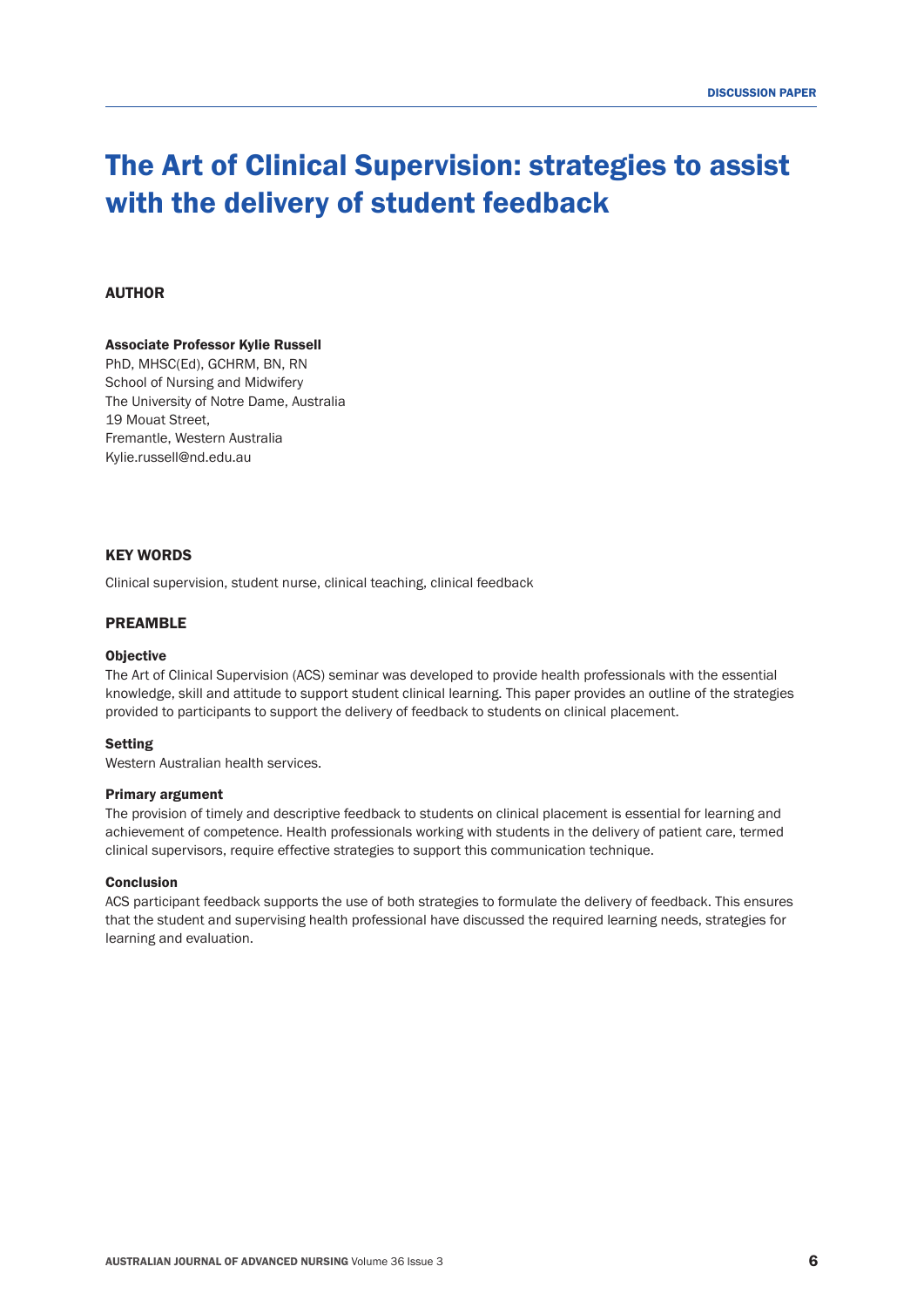## INTRODUCTION

The Art of Clinical Supervision (ACS), a one-day seminar for nurses and health professionals, provides a safe learning environment for the sharing and reflecting of clinical supervision practice. The seminar was designed as an intervention strategy for a Dr of Philosophy (2010), and with Health Workforce Australia funding was extended for a further three years (2011 – 2014) covering the state of Western Australia (WA). The seminar continues to date as a form of professional development, provided through the University of Notre Dame, Australia to health professionals in WA. This article focuses on one key aspect provided within the ACS, the delivery of feedback to health professional students.

## **BACKGROUND**

In the context of entry to practice health professional education, clinical supervision is the relationship between a student, and the registered health professional responsible for their clinical practice. Health Workforce Australia defines a clinical supervisor as:

*an appropriately qualified and recognised professional who guides learners' education and training during clinical placements. The clinical supervisor's role may encompass educational, support and organisational functions. The clinical supervisor is responsible for ensuring safe, appropriate and high quality patientclient care (2014, pp.22).* 

Other terms used to describe this relationship include preceptor, mentor, coach, buddy and facilitator (Dimitriadou et al 2015).

The clinical supervisor provides student opportunities for practice, incorporating a number of clinical teaching strategies, inclusive of feedback. Feedback provides closure to the student learning experience, which enables an understanding of competence, and supports targeted learning.

Feedback has various definitions, however for the purpose of this seminar, feedback is defined as:

*a two-way respectful and mutually beneficial process between supervisors and learners. It occurs through communication (written or verbal) between the supervisor and the learner, before, during and after a supervisory or other learning event, and objectively provides the learner with a clear understanding of the level of their competency at a particular time. It also … enable(s) the learner to express views about the learning experience which enable a supervisor to reflect on and improve their supervisory skills and performance (Health Workforce Australia 2013, pp. 23).*

Feedback supports students to close the gap between current and required performance (Allen and Molloy 2015; Burgess and Mellis 2015; Schartel 2012) to attain competence (Allen and Molloy 2015). Delany and Molloy (2018) describe feedback as vital for teaching and correcting learners, revealing learners' blind spots, reinforcing learning, motivating learners, identifying gaps, improving patient care, and collaboration (p.307). However, despite its importance, feedback is inherently an emotive conversation for both the supervisor and student, which can be seen to threaten relationships, and therefore difficult to effectively engage in (Delany and Molloy 2018).

The literature articulates insufficient and superficial feedback is common on student placements. Consequently, students are left confused and unsure about their level of practice, achieved learning, and skills requiring consolidation. In contrast students provided with informative and descriptive detail are able to reflect on their performance and enact change or reinforce behaviour to consolidate competence (Allen and Molloy 2015; Schartel 2012).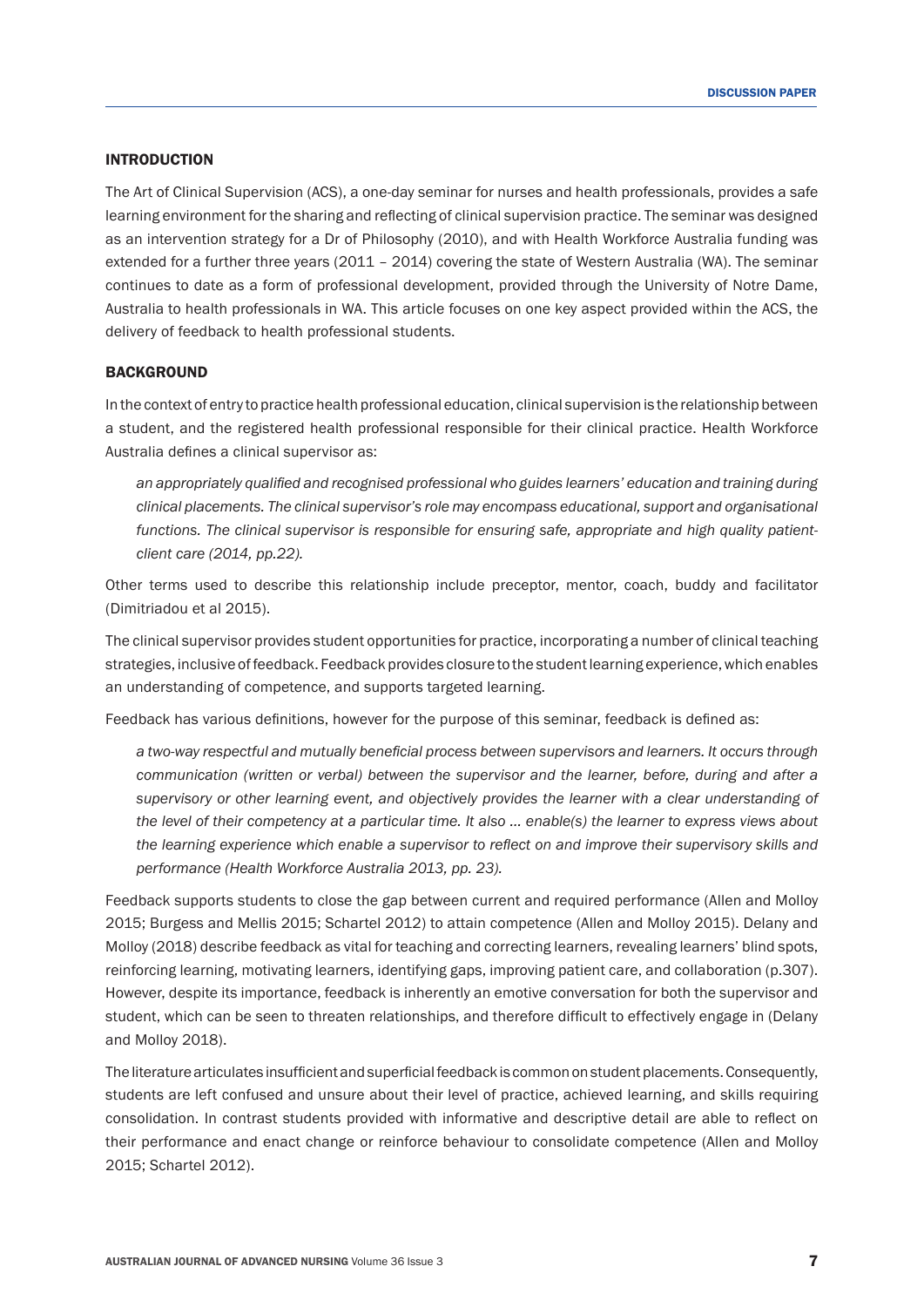Various barriers are cited to providing feedback, in particular health professionals being time poor in busy clinical environments in which patient care is a priority; and supervisors lack of confidence in their ability to provide feedback (Ford et al 2016; Plakht et al 2013), in particular when there is concern about student performance (Plakht et al 2013). Regardless, clinical supervisors can ill afford to doubt the undeniable link between clinical supervision and student learning (Ford et al 2015), and the role of feedback in this process (Burgess and Mellis 2015). Clinical supervisor education for health professionals is lacking in entry to practice training, therefore its delivery in the workplace is essential to support ability and confidence in clinical teaching, assessment and feedback (Russell et al 2016).

#### ACS: Effective strategies for the delivery of student feedback

The ACS seminar provides tips for success for health professionals, inclusive of feedback. The seminar acknowledges that supervisors may have no formal qualifications in education, nor desire to, due to their speciality practice being patient care. To avoid educational jargon, and to ensure that health professionals can easily recall strategies for success, the ACS deliberately avoids adding additional acronyms for professionals to learn and remember. As such for the delivery of feedback the iSoBAR method was chosen along with Blooms Taxonomy of learning, both well-recognised sets of terms used within health services and entry to practice programs. Additionally, Bloom's taxonomy, is embedded within the seminar as a framework to plan, deliver and evaluate learning, which closes with feedback.

## iSoBAR

iSoBAR is the Western Australian Health clinical handover tool (Government of Western Australia 2013) that is incorporated across health service documentation. There are a variety of versions of isobar in use that are advocated by the National Safety and Quality Framework, (2017). The below figure 1 articulates the application of the iSoBAR acronym in the context of student feedback.

## Figure 1: iSoBAR for student feedback (adapted from iSoBAR, Government of Western Australia 2013, pp.7)

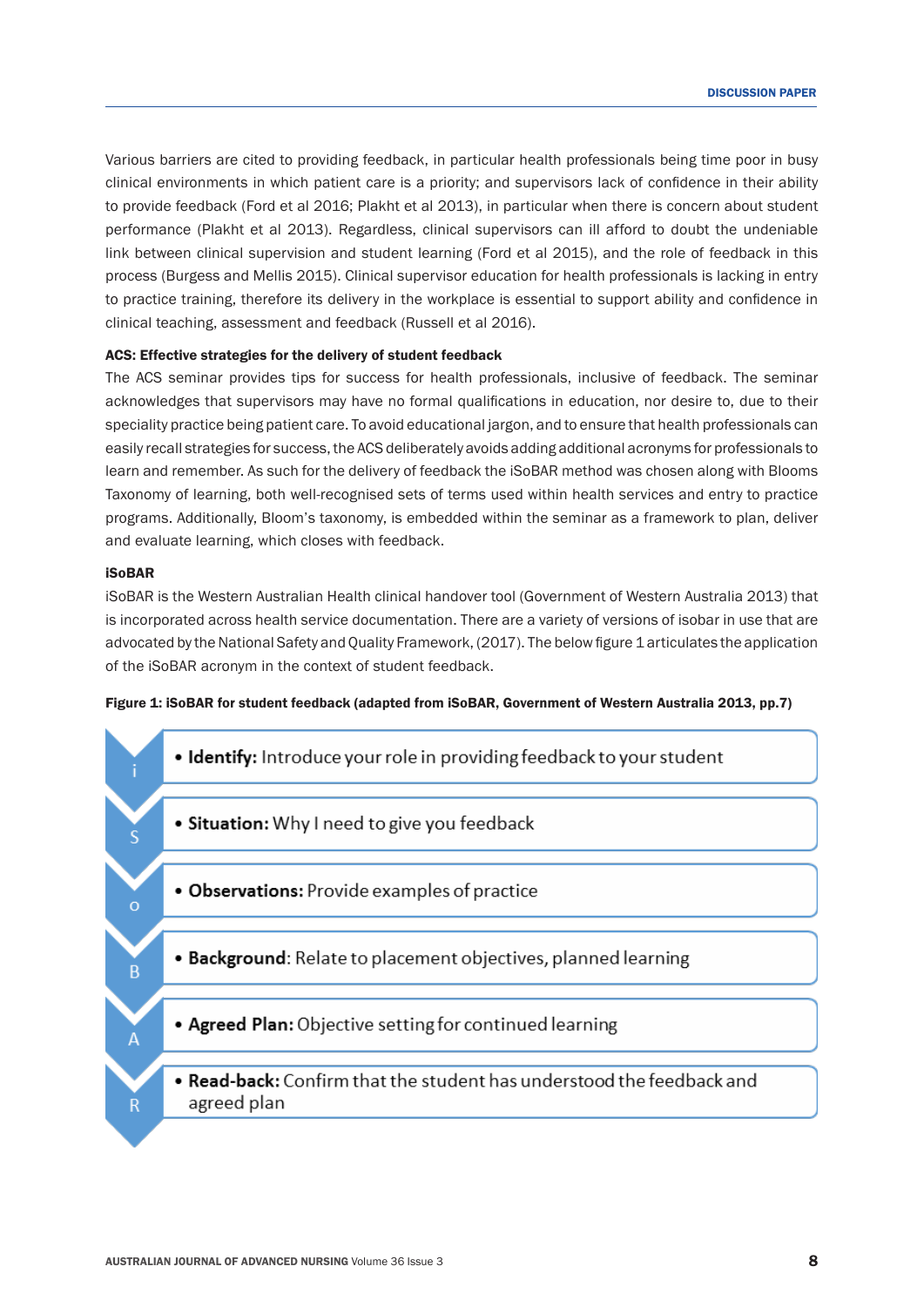## *Examples of Feedback*

Application of the iSoBAR tool for the delivery of feedback is provided in the following four examples to ACS participants. Each example highlights common forms of feedback by clinical supervisors.

#### *Feedback types*

- Example 1. Immediate 'positive/achieved' feedback
- Example 2. Immediate 'consolidating/working towards' feedback

Example 3. Summary (end of shift/week/placement) – 'positive/achieved' feedback

Example 4. Summary (end of shift/week/placement) – 'consolidating/working towards' feedback

Within this paper two examples have been provided, Example 1 (figure 2) and Example 4 (figure 3).

## BLOOM'S TAXONOMY OF LEARNING

There are three domains of learning according to Bloom et al (1956), later revised (Anderson et al 2001):

- 1. Knowledge (cognitive, mental skills)
- 2. Skills (psychomotor, manual or physical skills)
- 3. Attitude (affective, growth in feelings)

The clinical environment is a place for students to practice and gain both confidence and competence in all three of these domains. The clinical environment supports this process through experiential learning that is learning through practice (Delany and Molloy 2018)

During the ACS, participants are introduced to structured clinical learning around these three domains to facilitate student development of knowledge, skill and attitude. This framework can then be used to provide feedback. The following example in table 1 and table 2 articulates this into practice with the three domains applied to the example of blood pressure. In table 1 Bloom's domains are applied to the clinical teaching and assessment of blood pressure, whilst table 2 describes considerations for the provision of feedback about the student's competence related to blood pressure.

Table 1: Clinical Teaching using Bloom's domains of learning – blood pressure, example

| <b>Domain</b>             | Teaching/learning considerations                                                                                                                                                                                                                                                                                                                                                                                                                                                                          |
|---------------------------|-----------------------------------------------------------------------------------------------------------------------------------------------------------------------------------------------------------------------------------------------------------------------------------------------------------------------------------------------------------------------------------------------------------------------------------------------------------------------------------------------------------|
| Knowledge<br>questioning  | What is the student's knowledge level about blood pressure, for example use questioning to<br>determine their understanding of: what is a blood pressure the measurement of, when/why it should<br>be measured, what other information it can be used with to determine clinical assessment and<br>care decisions? Ask questions of increasing difficultly to determine level of knowledge through to<br>evaluation, refer to Blooms 6 levels of cognitive domain.                                        |
| <b>Skill</b><br>observing | What level of skill does the student possess in performing the procedure – can they apply the skill<br>in different situations e.g. (paediatric versus adult patient, obese patient, manual versus machine<br>operated). You will need to observe the student, and ask clarifying questions about different<br>scenarios that are not able to be observed.                                                                                                                                                |
| Attitude<br>observing     | Does the student display an appreciation for the appropriate application of the knowledge and skills<br>obtained? In this instance does the student display acceptance about the importance of a blood<br>pressure and its relationship to patient health status. You will need to observe that the student<br>incorporates the knowledge and skill into everyday practice with an appreciation for its use and<br>benefit, you may support this with questions about application in different scenarios. |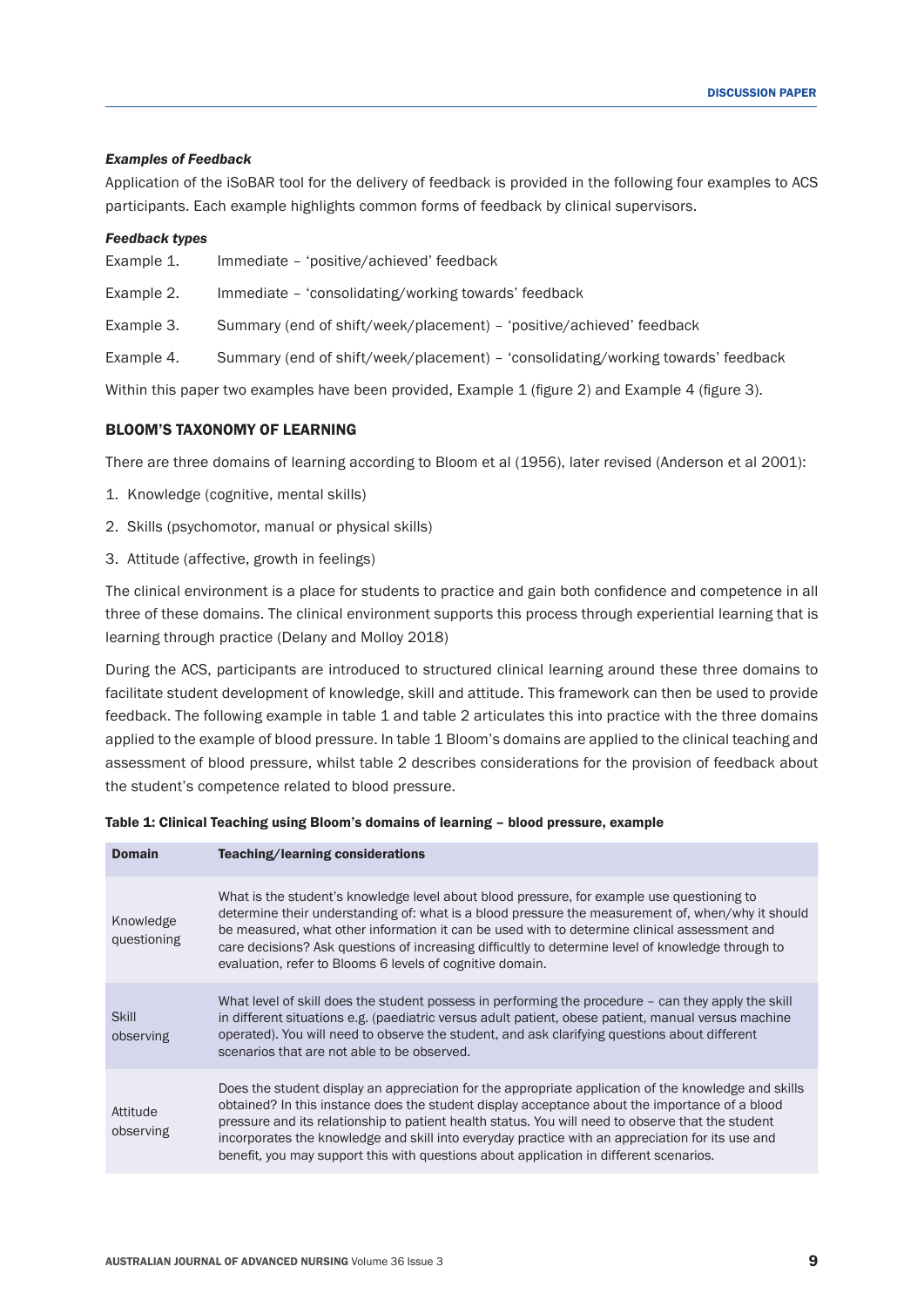#### Figure 2: Example 1. Immediate – 'positive/achieved' feedback



to confirm their understanding of this meeting and agreed plan).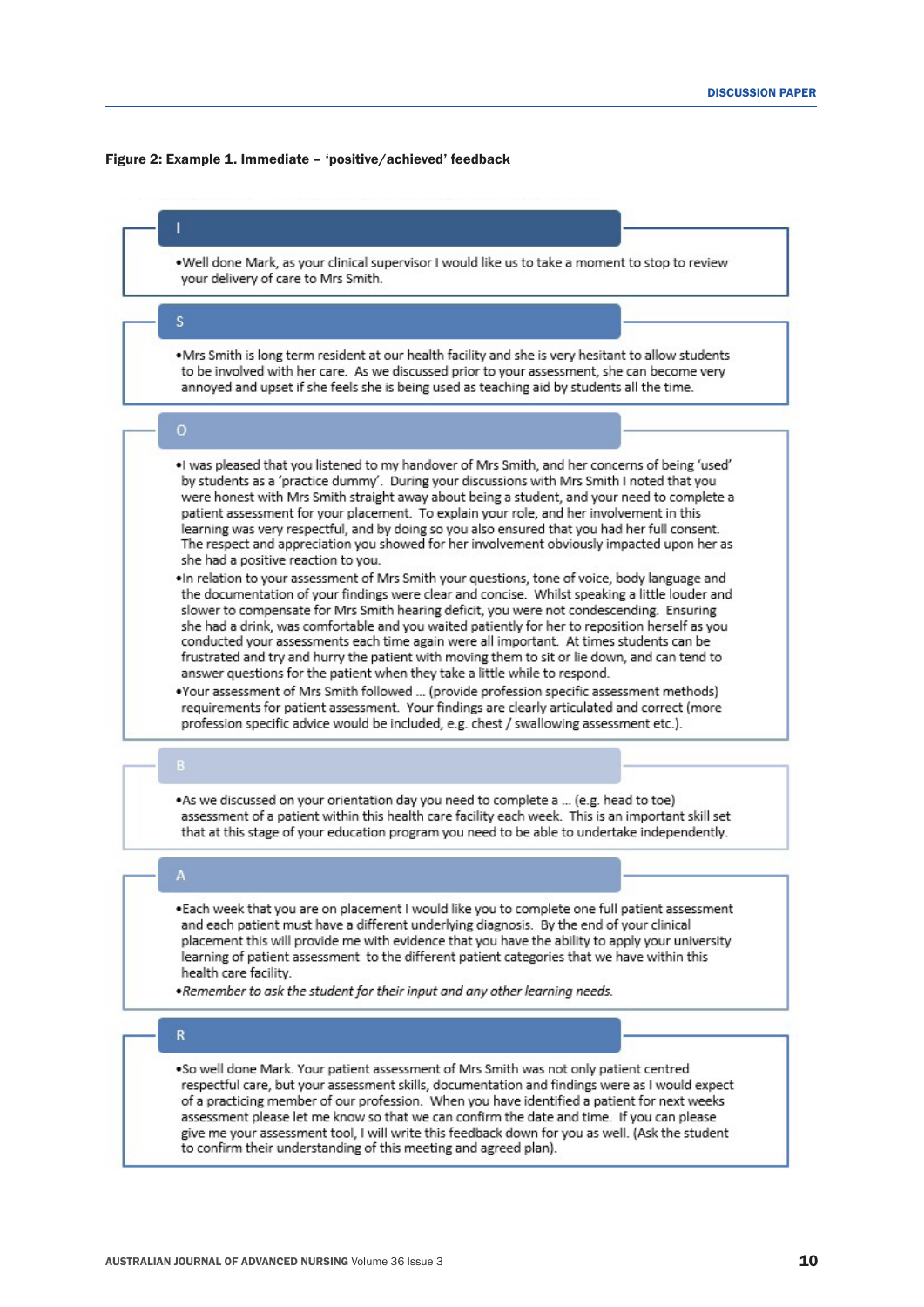#### Figure 3: Example 4. Summary (end of shift/week/placement) – 'consolidating/working towards' feedback

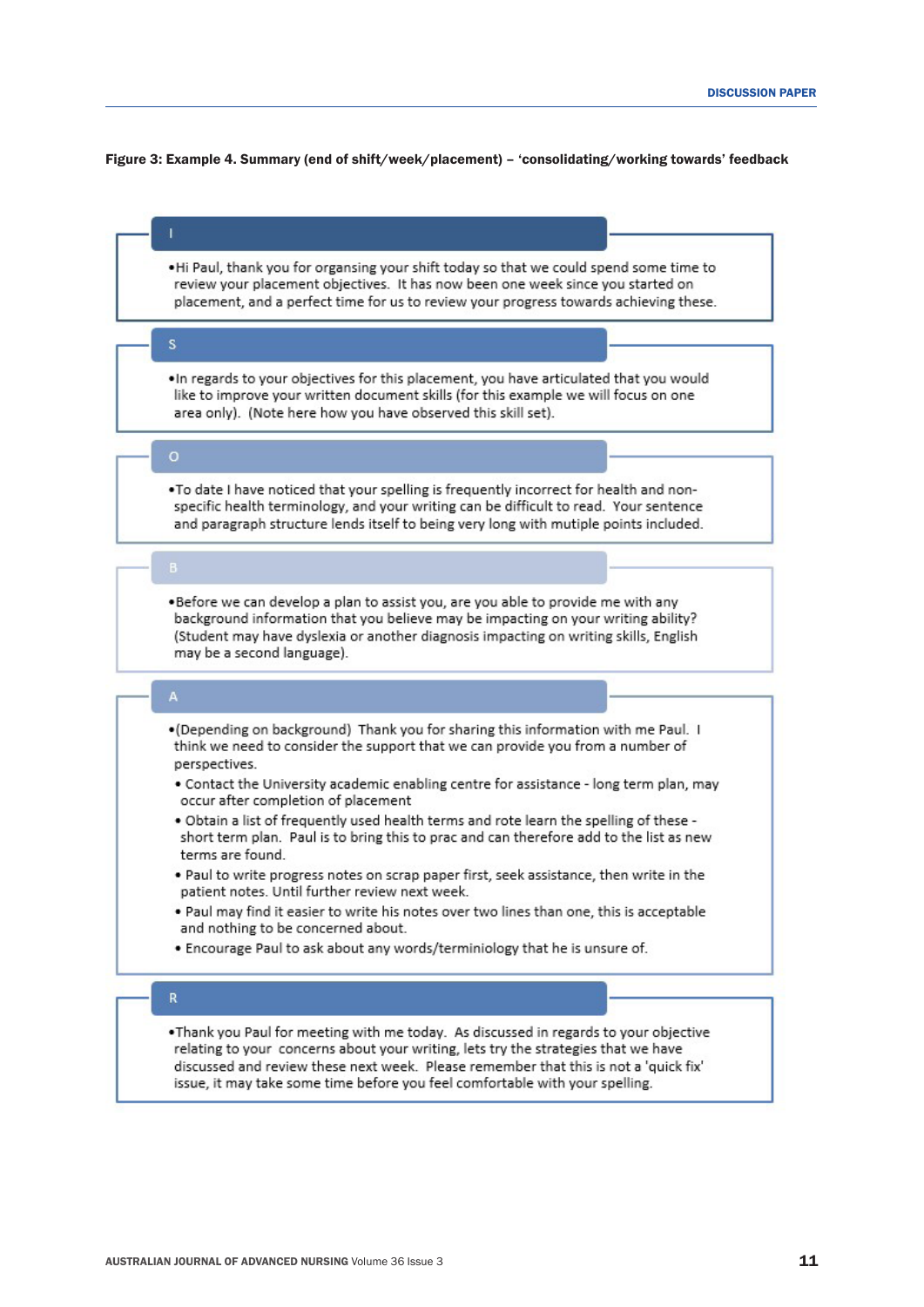| <b>Domain</b> | <b>Feedback</b>                                                                                                                                                                                                                                                                                 |
|---------------|-------------------------------------------------------------------------------------------------------------------------------------------------------------------------------------------------------------------------------------------------------------------------------------------------|
| Knowledge     | Relate information to the student about their knowledge - do they need to read further, you may<br>refer to texts, journal articles, and policy and procedure manuals.                                                                                                                          |
| <b>Skill</b>  | Provide specific detail about the skill, completed steps, missed steps, and any incomplete steps.<br>This should also include their style of communication with the patient during the procedure, was it<br>appropriate, did they inform the patient appropriately of the care to be delivered. |
| Attitude      | Provide clarification about their application of knowledge and skills. Does the student naturally<br>undertake the procedure without prompting? Have they incorporated blood pressure as a necessary<br>form of patient assessment?                                                             |

#### Table 2: Feedback example using Bloom et al's (1956) domains of learning – blood pressure, example

This delivery method can also be used for skills that do not involve a manual or physical skill set, for example communication: Knowledge would relate to the best practice of communication, whilst the skill relates to the application of these communication styles.

## **FEEDBACK**

Participants of the ACS have articulated that these two processes of delivering feedback are appropriate and helpful for fulfilling the role of the clinical supervisor. Ongoing evaluation of the seminar has provided support for these strategies. Examples of feedback include:

*"Teaches us how to provide feedback in a constructive way" (2018)*

*"Useful tools we can use as a framework for feedback" (2018)*

*"Valuable insight into giving feedback" (2018)*

In addition, ongoing evaluation of the ACS continues to demonstrate the seminar's value:

*"Thank you for organising a very useful workshop. It was excellent and has helped me to refocus on the most important things we need to undertake for the benefit of the students who come to our hospitals for their practical placements" (2018).*

## **DISCUSSION**

Engaging with health professionals to improve their knowledge, skill and attitude as a clinical supervisor is essential for the continued graduation of safe and competent health professionals (Burgess & Mellis 2015). The literature overwhelmingly supports the concept that feedback promotes student engagement with learning, achievement of clinical competencies and engagement with self-evaluation, whilst insufficient or inappropriate feedback can hinder student progress (Burgess & Mellis 2015; Plakht et al 2013; Schartel 2012).

The delivery of professional development education to support clinical supervisors that is relevant, meaningful and effortlessly implemented is essential in a time when employees are overwhelmed by continuing changes to the health care system. Additionally, the literature articulates that teaching how to deliver feedback should be centred on student 'knowledge, behaviours or actions' (Schartel 2012, pp. 86). Utilising Bloom's domains of learning provides such a model to direct both learning and feedback, providing a streamlined approach for health professionals. This supports timely feedback that is also patient care centred, to improve student practice (Burgess & Mellis 2015; Plakht et al 2013).